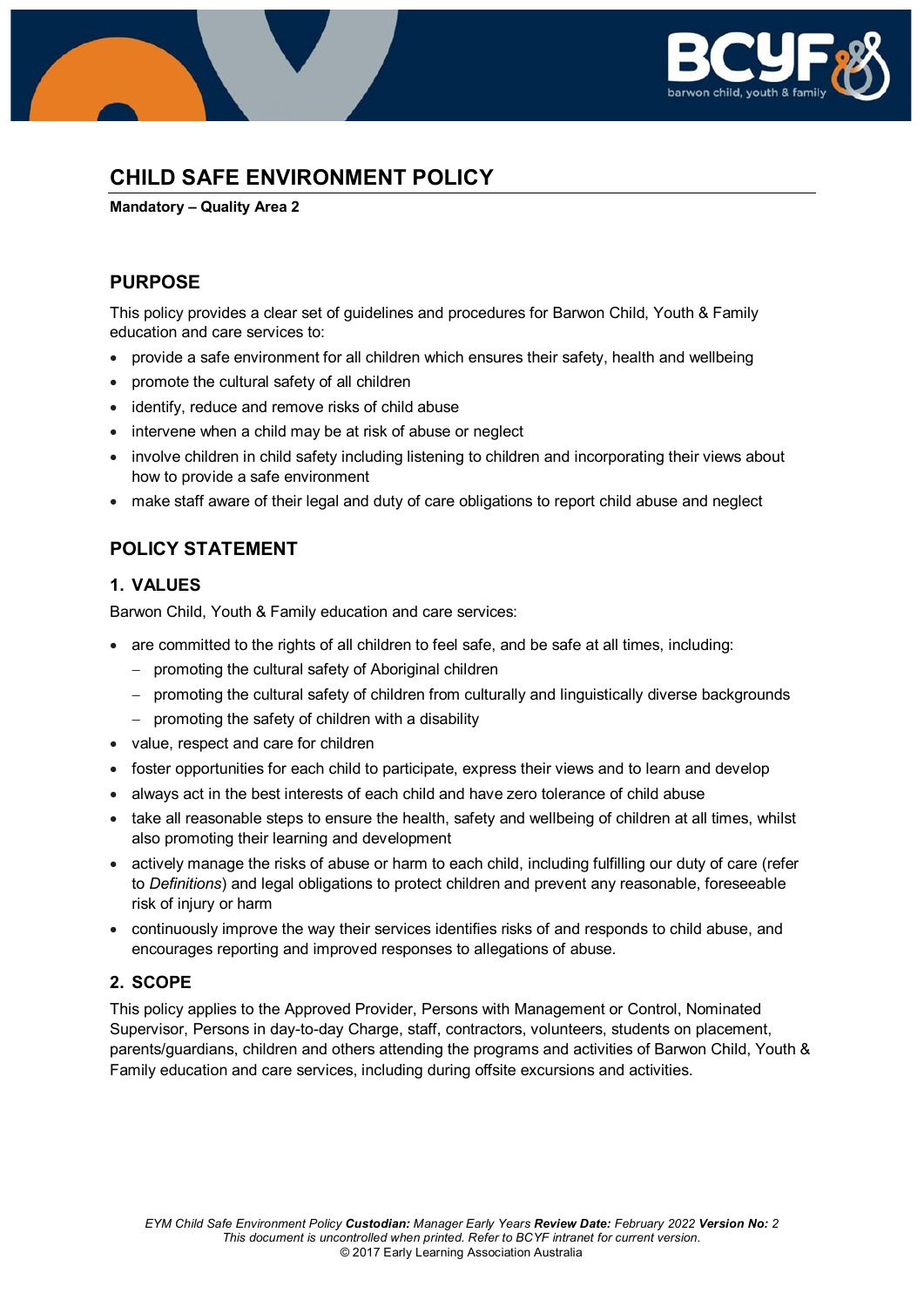# **RESPONSIBILITIES**

### **The Approved Provider and Persons with Management or Control are responsible for:**

- providing leadership for an organisational culture of accountability for child safety which is open to scrutiny and is continuously reviewed and improved
- advising staff of current child protection legislation, and their legal and duty of care obligations (Regulation 84)
- undertaking child safety reviews and developing an action plan in consultation with staff, parents/guardians and children to maintain Child Safe Standards at Barwon Child, Youth & Family education and care services (refer to *Sources*)
- conducting recruitment and induction processes for staff in line with this policy (refer to Attachment 2 – Guidelines for incorporation of child safety into the recruitment and management of staff)
- screening contractors, volunteers and students in line with their roles (refer to Attachment 3 Guidelines for incorporation of child safety into recruitment and management of contractors, volunteers and students)
- ensuring that contractors, volunteers, students, parents/guardians and other visitors to the service are not left with sole supervision of individual children or groups of children
- ensuring that contact is prevented or responding if it has occurred, when the service has been notified of a court order prohibiting an adult from contacting an enrolled child
- ensuring staff, and where appropriate, contractors, volunteers and students undertake appropriate training on child safety, including recognising the signs and symptoms of child abuse (refer to *Definitions*), knowing how to respond, and understanding responsibilities and processes for reporting (refer to Attachment 4 – Processes for responding to and reporting suspected child abuse)
- ensuring procedures for reporting and responding to suspected child abuse or neglect are promoted across the service and regularly reviewed in partnership with staff and parents/guardians, and where appropriate contractors, volunteers, students and children (refer to Attachment 4: Processes for responding to and reporting suspected child abuse)
- offering support to the child and their family, and to staff in response to concerns or reports relating to the safety, health and wellbeing of a child at Barwon Child, Youth & Family education and care services
- maintaining co-operative relationships with appropriate services and/or professionals (including Child FIRST) in the best interests of children and their families
- ensuring processes for responding to and reporting are followed when there are significant concerns for the safety, health or wellbeing of a child at the service (refer to Attachment 4 – Processes for responding to and reporting suspected child abuse)
- notifying DET within 24 hours of a serious incident (refer to *Definitions*) occurring at the service
- notifying DET within 24 hours in writing of becoming aware of a notifiable complaint (refer to *Definitions*) or allegation regarding the safety, health and/or welfare of a child at the service
- notifying the Commission for Children and Young People within 3 business days of becoming aware of a reportable allegation (refer to *Definitions)*
- investigating an allegation (subject to police clearance on criminal matters or matters involving family violence), advising the Commission for Children and Young People who is undertaking the investigation
- managing the risks to children whilst undertaking the investigation
- updating the Commission for Children and Young People within 30 calendar days with detailed information about the reportable allegation and any action
- notifying the Commission for Children and Young People of the investigation findings and any disciplinary action taken (or the reasons no action was taken
- maintaining confidentiality at all times (refer to *Privacy and Confidentiality Policy*)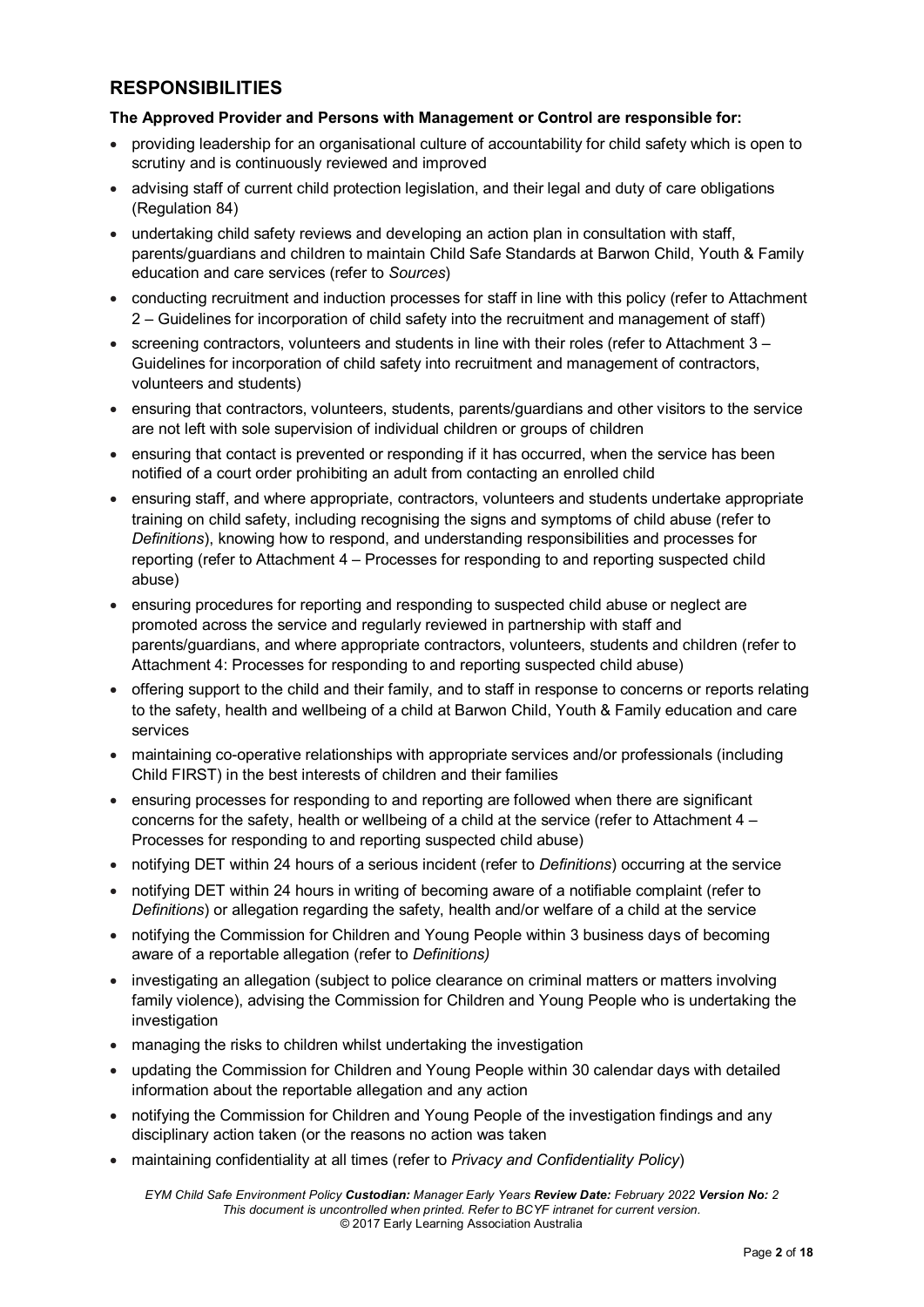- reviewing this policy in consultation with staff, volunteers, parents/guardians, and children
- providing appropriate resources and training to assist staff, contractors, volunteers and students to implement this policy (refer to *Sources*)
- protecting the rights of children and families, and encouraging their participation in decision-making
- keeping staff, contractors, parents/guardian, volunteers and students informed of any relevant changes in legislation and practices in relation to this policy
- ensuring all staff, students, contractors, parents/guardians, volunteers and visitors abide by the *Code of Conduct Policy*
- ensuring an explicit statement of Barwon Child, Youth & Family education and care services's commitment to child safety is included in all advertising promotion for the organisation.

# **The Nominated Supervisor and Persons in Day-to-Day Charge are responsible for:**

- keeping up to date and complying with any relevant changes in legislation and practices in relation to this policy
- ensuring continuous improvement in the implementation of the Child Safe Standards in Barwon Child, Youth & Family education and care services promoting an organisational culture of accountability for child safety which is open to scrutiny and is continuously reviewed and improved (refer to *Sources*)
- ensuring the implementation of strategies to prevent child abuse in consultation with the Approved Provider and staff
- providing appropriate resources and training to assist staff, contractors, volunteers and students to implement this policy (refer to *Sources*)
- ensuring processes for responding to and reporting are followed when there are significant concerns for the safety, health or wellbeing of a child at the service (refer to Attachment 4 – Processes for responding to and reporting suspected child abuse)
- notifying the Approved Provider or Person with Management or Control immediately on becoming aware of a concern, complaint or allegation regarding the safety, health and welfare of a child at Barwon Child, Youth & Family education and care services
- offering support to the child and their family, and to educators and staff in response to concerns or reports relating to the safety, health and wellbeing of a child at Barwon Child, Youth & Family education and care services
- making all staff aware of this policy, the Code of Conduct Policy and the Interactions with Children Policy and holding them to account for the behavioural expectations identified.
- implementing and reviewing this policy in consultation with the Approved Provider or Person with Management or Control, educators, staff, contractors and parents/guardians and children
- planning so that no child is left alone (or is out of sight) with a contractor, volunteer, student, parent/guardian or visitor, at the service.

### **All staff are responsible for:**

- fulfilling their legal responsibilities and duty of care to protect children and to keep children safe and to maintain their rights
- keeping up to date and complying with any relevant changes in legislation and practices in relation to this policy
- contributing to an organisational culture of child safety
- identifying the potential for child abuse at Barwon Child, Youth & Family education and care services and developing and implementing effective prevention strategies in consultation with the Approved Provider and Person with Management or Control and the Nominated Supervisor and Person in day to day Charge
- following processes for responding to and reporting suspected child abuse (Attachment 4: Processes for responding to and reporting suspected child abuse)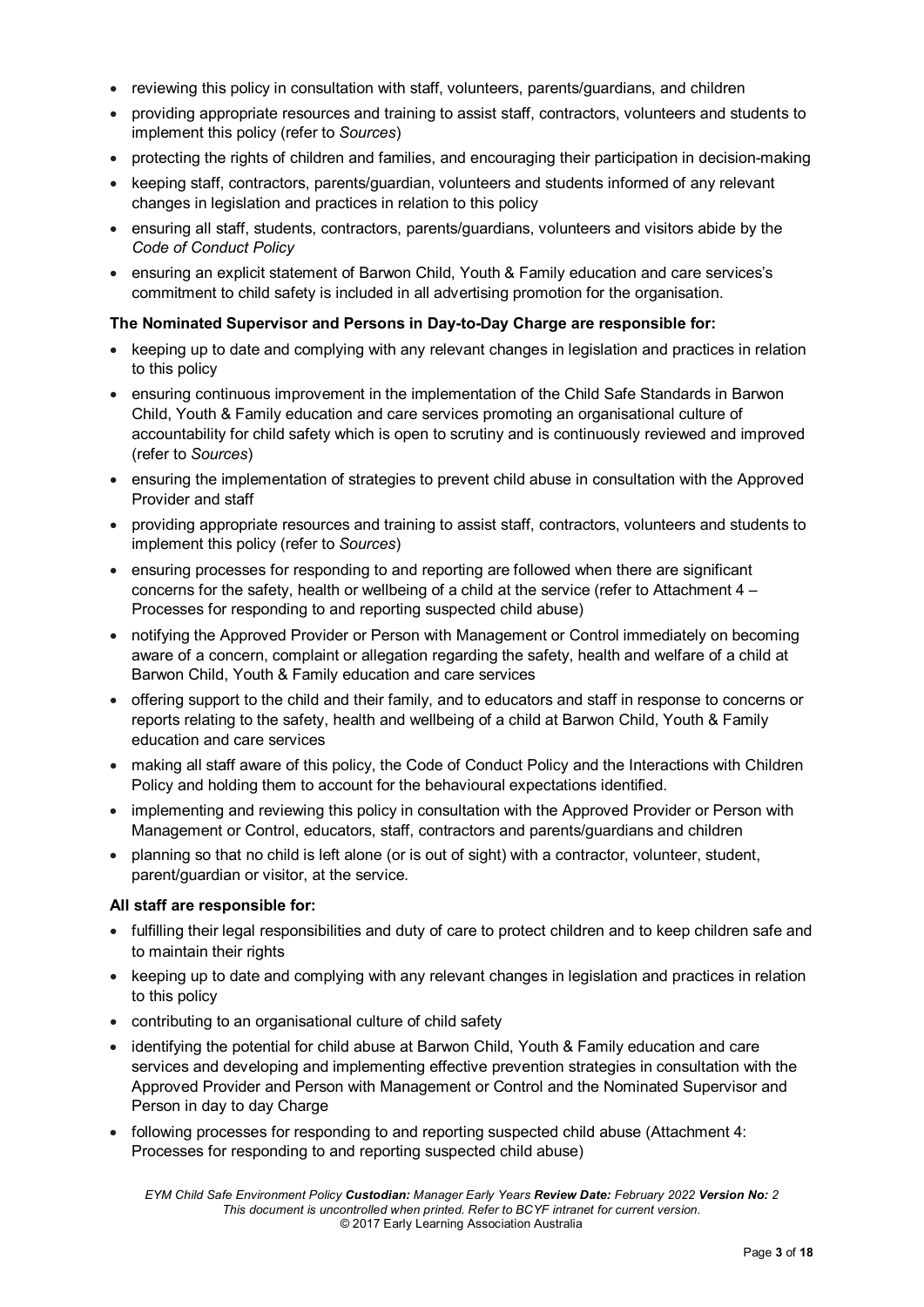- undertaking appropriate training on child protection, including recognising the signs and symptoms of child abuse (refer to *Definitions*), knowing how to respond, and understanding responsibilities and processes for reporting (refer to Attachment 4 – Processes for responding to and reporting suspected child abuse)
- supporting the maintenance of Child Safe Standards in Barwon Child, Youth & Family education and care services in consultation with the Approved Provider and Person with Management or Control and Nominated Supervisor and Person in day to day Charge at the service
- notifying the Nominated Supervisor , Person in day to day Charge, the Approved Provider or the Person with Management or Control immediately on becoming aware of any concerns, complaints or allegations regarding the safety, health and welfare of a child at Barwon Child, Youth & Family education and care services
- offering support to the child and their family in response to concerns or reports relating to the safety, health and wellbeing of a child at Barwon Child, Youth & Family education and care services
- co-operating with other services and/or professionals (including Child FIRST) in the best interests of children and their families
- informing families of support services available to them (such as Child FIRST), and of the assistance these services can provide
- conducting activities so that no child is left alone (or is out of sight) with a contractor, visitor, volunteer, student or parent/guardian at the service
- following the Barwon Child, Youth & Family education and care services' processes where the service has been notified of a court order prohibiting an adult from contacting an enrolled child
- maintaining confidentiality at all times (refer to *Privacy and Confidentiality Policy*)
- contributing to a review of this policy in consultation with the Approved Provider, Person with Management or Control, Nominated Supervisor and Person in day to day Charge
- educating and empowering children to talk about events and situations that make them feel uncomfortable
- ensuring that children at the service are not subjected to any form of corporal punishment, or any discipline that is unreasonable or excessive in the circumstances
- using appropriate resources and undertaking training to assist with the implementation of this policy (refer to *Sources*)
- abiding by the service's *Code of Conduct Policy* and *Interactions with Children Policy.*

### **Parents/guardians are responsible for:**

- reading and complying with this policy
- reporting any concerns, including in relation to potential child abuse, to the appropriate child protection authorities or the police if immediate police attention is required
- abiding by the service's *Code of Conduct.*

# **Contactors, volunteers and students, while at the service, are responsible for following this policy and its procedures.**

# **REVIEW**

To assess whether the values and purposes of the policy have been achieved, the Approved Provider or Persons with Management or Control will:

- regularly seek feedback from everyone affected by the policy regarding its effectiveness, particularly in relation to identifying and responding to child safety concerns
- monitor the implementation, compliance, complaints and incidents in relation to this policy
- keep the policy up to date with current legislation, research, policy and best practice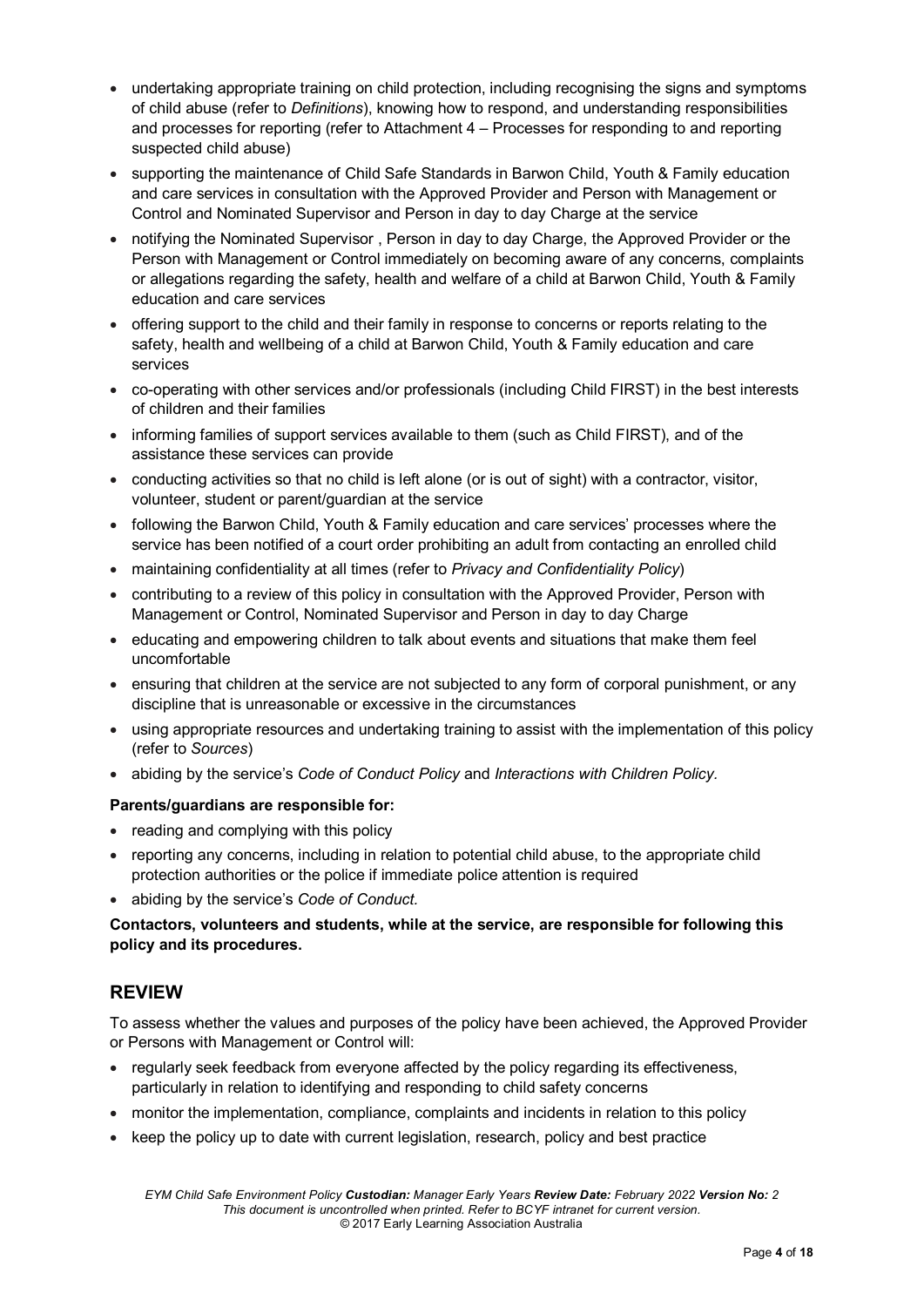- revise the policy and procedures as part of the service's policy review cycle, or as required
- notify parents/guardians at least 14 days before making any changes to this policy or its procedures (Regulation 172(2)) unless a lesser period is necessary because of a risk.

# **ATTACHMENTS**

- Attachment 1: Background, definitions, sources and service policies
- Attachment 2: Guidelines for incorporation of child safety into recruitment and management of staff
- Attachment 3: Guidelines for incorporation of child safety into recruitment of contractors, volunteers and students
- Attachment 4: Processes for responding to and reporting suspected child abuse

# **AUTHORISATION/DOCUMENT HISTORY**

This policy was initially adopted by the Approved Provider of Glastonbury Community Services (now Barwon, Child Youth & Family) education and care services on 7 October 2013.

| <b>Version</b><br><b>Number</b> | <b>Approval Date</b>           | <b>Approved By</b>                                     | <b>Brief Description</b>                                                       |
|---------------------------------|--------------------------------|--------------------------------------------------------|--------------------------------------------------------------------------------|
| V <sub>1</sub>                  | April 2016                     | Executive<br>Director Client<br><b>Services</b>        | Glastonbury Community Services policy reviewed and<br>reformatted under BCYF.  |
| V2                              | April 2018                     | Executive<br><b>Director Client</b><br><b>Services</b> | Policy reviewed against the National Quality Framework                         |
| V3                              | Feb 2021                       | Director, Early<br><b>Years Services</b>               | Updated to reflect ECEC services inclusion in<br>CIS/FVIS/ISE as of April 2021 |
| <b>Author</b>                   | Manager Early Years            |                                                        |                                                                                |
| <b>Reviewer</b>                 | Director, Early Years Services |                                                        |                                                                                |

# **REVIEW DATE: FEBRUARY 2022**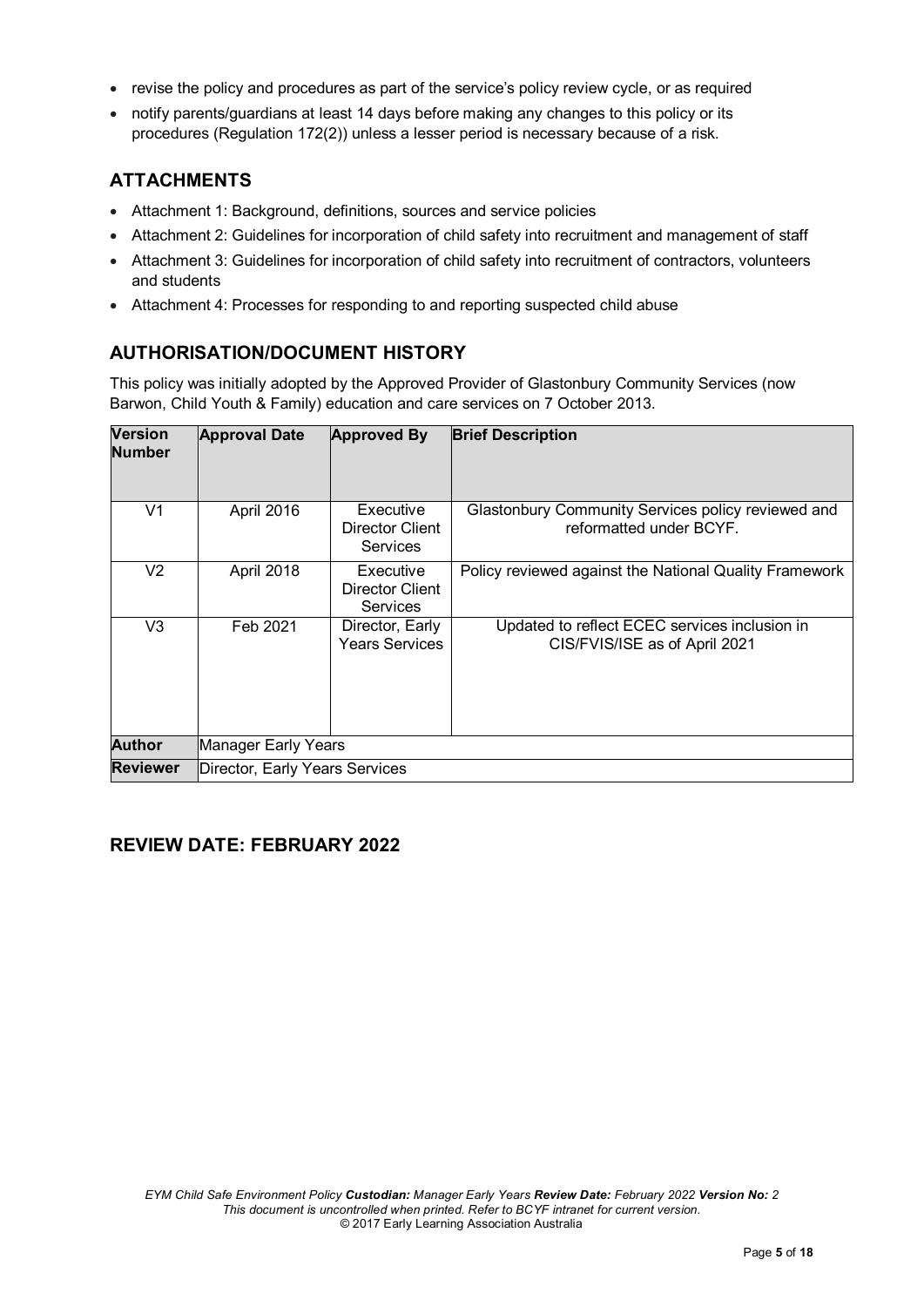# **ATTACHMENT 1: BACKGROUND, DEFINITIONS, SOURCES AND SERVICE POLICIES**

# **BACKGROUND AND LEGISLATION**

### **Background**

Under the *Education and Care Services National Regulations 2011*, the Approved Provider or Person with Management or Control must ensure that all staff are familiar with current policies and procedures with regard to child safety and protection, including state and territory legislative responsibilities and their obligations under these laws (Regulation 84).

The Approved Provider, Persons with Management Control, Nominated Supervisor, Persons in Dayto-Day Charge, staff, contractors and volunteers of early childhood services have legal and duty of care obligations to protect children under their supervision and care.

Duty of care obligations (refer to *Definitions*) require the Approved Provider, Person with Management or Control, Nominated Supervisor, Persons in Day-to-Day Charge, and staff to take reasonable steps to protect children from injury that is reasonably foreseeable.

In addition, organisations have a duty of care to take reasonable precautions to prevent the abuse of a child by an individual associated with the organisation while the child is under its care, supervision or authority (refer to Organisational duty of care in *Definitions)*.

The duty will relate to individuals associated with an organisation, including but not limited to committee members, employees, volunteers and contractors.

*The Children, Youth and Families Act 2005* provides the legislative basis for the provision of services to vulnerable children, young people and their families, and places children's best interests at the heart of decision-making and service delivery.

Any person who forms a reasonable belief (refer to *Definitions*), that a child is in need of protection may report their concerns to the Child Protection (refer to *Definitions*).

Early childhood teachers are required to be registered with the Victorian Institute of Teaching and are mandatory reporters (refer to *Definitions*). All mandatory reporters must make a report to Victoria Police and/or Child Protection (refer to *Definitions*) as soon as practicable if, during the course of their roles and responsibilities they form a reasonable belief that:

- A child is likely to suffer, or has suffered, significant harm as a result of physical abuse and/or sexual abuse, **and**
- The child's parents have not protected, or are unlikely protect, the child from harm of that type.

Victorian organisations that provide services to children are required under the *Child Safety and Wellbeing Act 2005* to ensure that they implement compulsory minimum Child Safe Standards to protect children from harm. The standards aim to drive continuous improvement in the way services prevent and report child abuse and respond to allegations of child abuse. Standard 2 requires services to have a child safe policy or statement of commitment to child safety.

Three **criminal offences** in the *Crimes Amendment (Protection of Children) Act 2014* protect children from child abuse:

- Failure to disclose: All adults (not just those working with children) have a legal duty to report information about child sexual abuse to Victoria Police. The offence applies to any adult who forms a reasonable belief that a sexual offence has been committed by an adult against a child under 16 and fails to report that information to the Victoria Police.
- Failure to protect: The offence applies to people within organisations who hold positions of authority within an education and care service, such as the Approved Provider, Person with Management or Control, the Nominated Supervisor or the Person in day to day Charge and who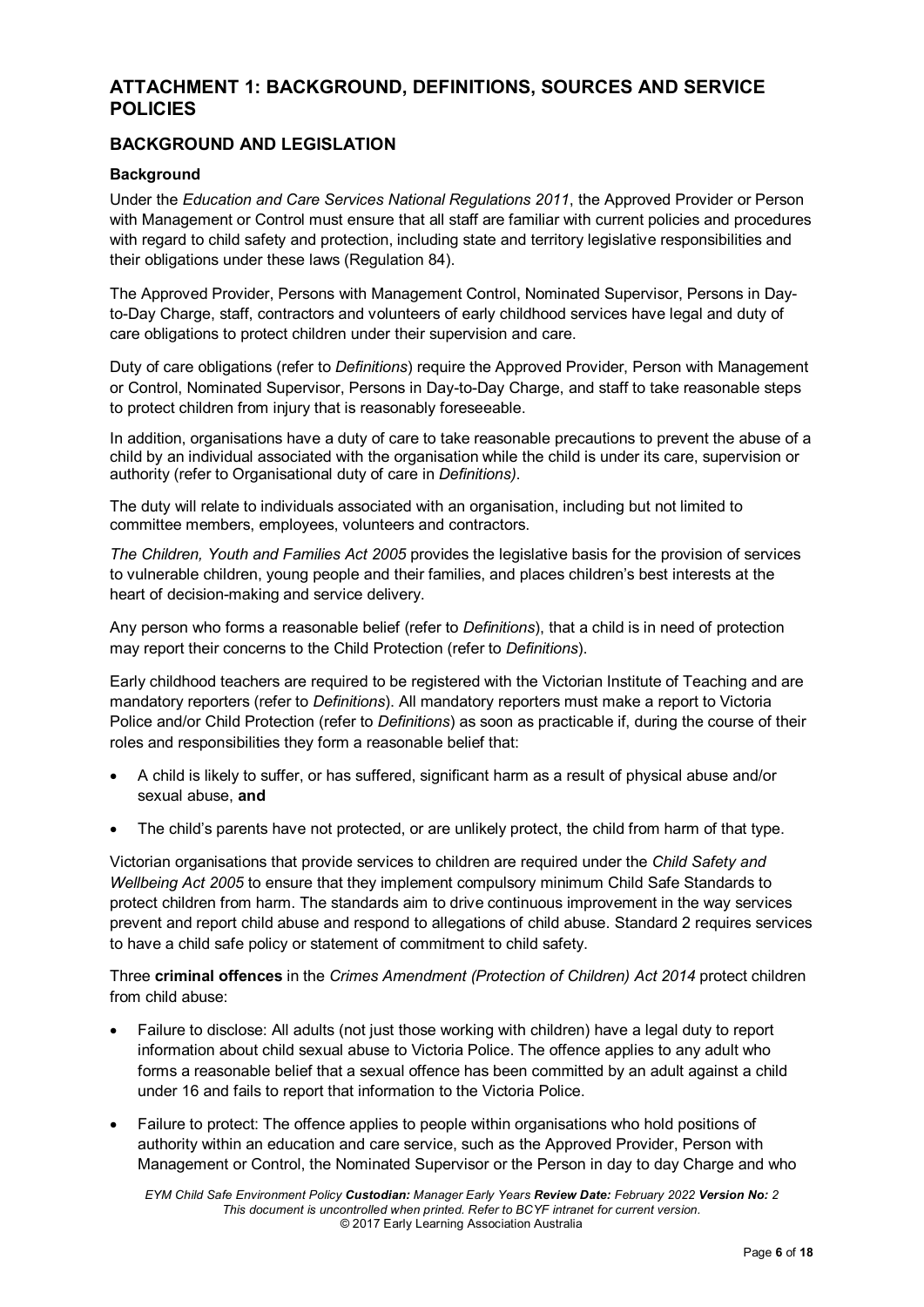know of the substantial risk that another adult associated with the organisation may commit a sex offence and they have the power or responsibility to remove or reduce the risk but negligently fail to do so.

• Grooming offence: The offence targets predatory conduct by an adult with the intent of committing child sexual abuse. Conduct may include communication, including online communication, with a child under the age of 16 or their parents.

# **Legislation and standards**

Relevant legislation and standards include but are not limited to:

*Children, Youth and Families Act 2005* (Vic)

*Child Safety and Wellbeing Act 2005* (Vic)

*Charter of Human Rights and Responsibilities Act 2006* (Vic)

*Child Safe Standards (Vic)*

*Crimes Amendment (Protection of Children) Act 2014* (Vic)

*Education and Care Services National Law Act 2010* (Vic): including but not limited to Sections 165, 166, 167

*Education and Care Services National Regulations 2011* (Vic): including but not limited to Regulations 84, 85, 86, 99, 100, 101, 102, 168(2)(h)

*Education Training and Reform Act 2006* (Vic) (As amended in 2014)

*Family Law Act 1975* (Cth)

*National Quality Standard*, including Quality Area 2: Children's Health and Safety

*Reportable Conduct Scheme* administered by the Commission for Children and Young People (Vic)

*Working with Children Act 2005* (Vic)

*Working with Children Regulations 2006* (Vic)

*Wrongs Act 1958* (Vic)

# **DEFINITIONS**

The terms defined in this section relate specifically to this policy. For commonly used terms e.g. Approved Provider, Nominated Supervisor, Regulatory Authority etc. refer to the *General Definitions* section of this manual.

**Abuse:** see Child abuse definition below.

**Child:** A child or young person is a person under 18 years of age.

**Child abuse:** (In the context of this policy) refers to an act or omission by an adult that endangers or impairs a child's physical and/or emotional health or development. Child abuse can be a single incident but often takes place over time. Abuse, neglect and maltreatment (refer to *Definitions*) are generic terms used to describe situations in which a child may need protection. Child abuse includes any and all of the following:

**Physical abuse:** When a child suffers or is likely to suffer significant harm from an injury inflicted by a parent/guardian, caregiver or other adult. The injury may be inflicted intentionally, or be the consequence of physical punishment or the physically aggressive treatment of a child. Physical injury and significant harm to a child can also result from neglect by a parent/guardian, caregiver or other adult. The injury may take the form of bruises, cuts, burns or fractures, poisoning, internal injuries, shaking injuries or strangulation.

**Sexual abuse:** When a person uses power or authority over a child, or inducements such as money or special attention, to involve the child in sexual activity. It includes a wide range of sexual behaviour from inappropriate touching/fondling of a child or exposing a child to pornography, to having sex with a child and grooming with the intent of committing child sexual abuse.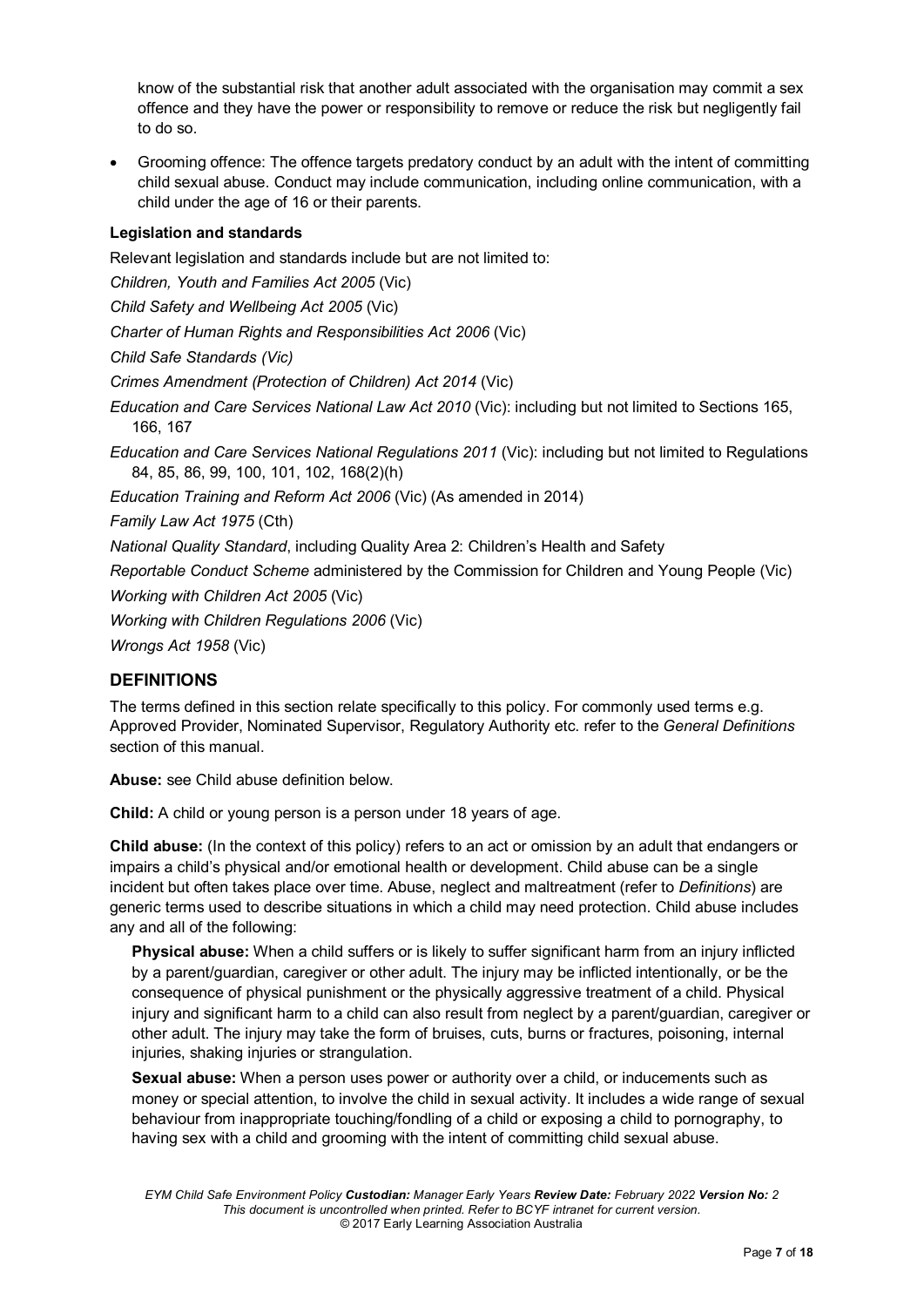**Emotional and psychological abuse:** When a child's parent or caregiver repeatedly rejects the child or uses threats to frighten the child. This may involve name calling, put downs or continual coldness from the parent or caregiver, to the extent that it significantly damages the child's physical, social, intellectual or emotional development.

**Neglect:** The failure to provide a child with the basic necessities of life, such as food, clothing, shelter, medical attention or supervision, to the extent that the child's health and development is, or is likely to be, significantly harmed.

**Family violence:** When children and young people witness or experience the chronic, repeated domination, coercion, intimidation and victimisation of one person by another through physical, sexual and/or emotional means within intimate relationships. Contrary to popular belief, witnessing episodes of violence between people they love can affect young children as much as if they were the victims of the violence. Children who witness regular acts of violence have greater emotional and behavioural problems than other children.

**Racial, cultural, religious abuse:** Conduct that demonstrates contempt, ridicule, hatred or negativity towards a child because of their race, culture or religion. It may be overt, such as direct racial vilification or discrimination, or covert, such as demonstrating a lack of cultural respect (attitude and values) and awareness (knowledge and understanding) or failing to provide positive images about another culture.

**Bullying:** Repeated verbal, physical, social or psychological behaviour that is harmful and involves the misuse of power by an individual or group towards one or more persons. Bullying occurs when one or more people deliberately and repeatedly upset or hurt another person, damage their property, reputation or social acceptance.

**Child FIRST:** A Victorian community-based intake and referral service linked with Family Services. Child FIRST ensures that vulnerable children, young people and their families are effectively linked to relevant services, including Child Protection.

**Child sex offender:** Someone who sexually abuses children, and who may or may not have prior convictions.

**Child protection:** The term used to describe the whole-of-community approach to the prevention of harm to children. It includes strategic action for early intervention, for the protection of those considered most vulnerable and for responses to all forms of abuse.

**Child protection notification:** A notification to the Child Protection Service by a person who believes that a child is in need of protection.

**Child Protection Service** (also referred to as Child Protection): The statutory child protection service provided by the Victorian Department of Health and Human Services, to protect children and young people at risk of abuse and neglect. This service also works closely with Family Services (including Child FIRST) to support the assessment and engagement of vulnerable children and families in community-based services. **Code of conduct:** A set of rules or practices that establish a standard of behaviour to be followed by individuals and organisations. A code of conduct defines how individuals should behave towards each other and towards other organisations and individuals in the community (refer to *Code of Conduct Policy*).

**Contractor:** A person or company that undertakes a contract to provide materials or labour to perform a service or do a job. Examples include photographer, tradesperson, people contracted to provide an incursion.

**Disclosure:** (In the context of this policy) refers to a statement that a child or young person makes to another person that describes or reveals abuse.

**Duty of care:** A common law concept that refers to the responsibilities of organisations and staff to provide people with an adequate level of protection against harm and all reasonable foreseeable risk of injury. In the context of this policy, duty of care refers to the responsibility of education and care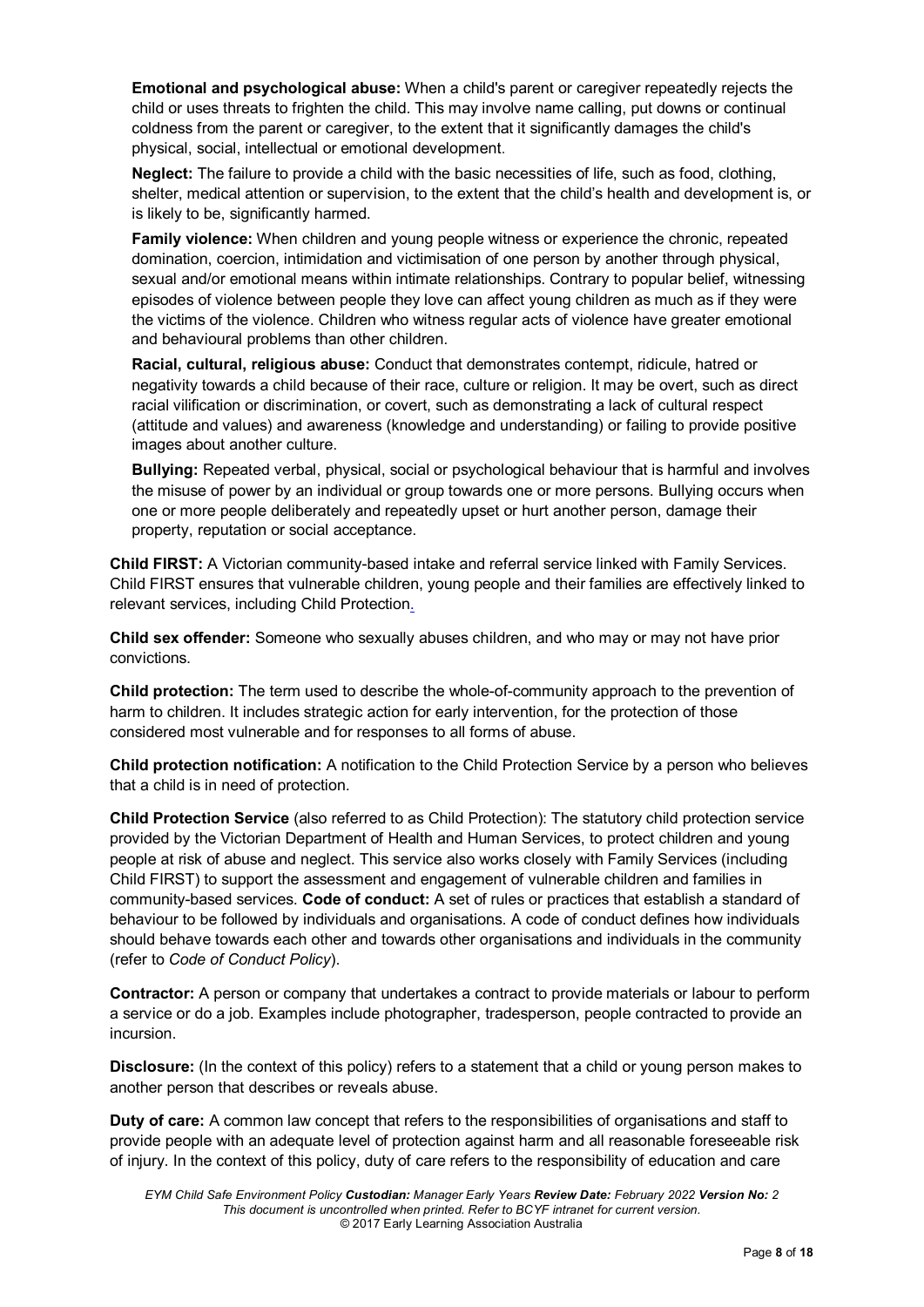services and their staff to provide children with an adequate level of care and protection against foreseeable harm and injury.

**Maltreatment:** (In the context of this policy) refers to physical and/or emotional mistreatment, and/or lack of care of the child. Examples include sexual abuse, the witnessing of family violence and any non-accidental injury to a child.

**Mandatory reporting:** The legal obligation of certain professionals and community members to report when they believe, on reasonable grounds, that a child is in need of protection from harm.

A broad range of professional groups are identified in the *Children, Youth and Families Act 2005* as 'mandatory reporters'. From 30 September 2015 this list includes VIT registered early childhood teachers. Mandated staff members must make a report to Victoria Police and/or Child Protection as soon as is practicable if, during the course of acting out their professional roles and responsibilities, they form a belief on reasonable grounds (refer to *Definitions)* that:

- a child has suffered, or is likely to suffer, significant harm as a result of physical and/or sexual abuse (refer to *Definitions)* **and**
- the child's parents/guardians have not protected, or are unlikely to protect, the child from harm of that type.

Mandatory reporters must also follow processes for responding to incidents, disclosures or suspicions of child abuse to fulfil all their legal obligations (refer to Attachment 4: Processes for responding to and reporting suspected child abuse).

**Neglect**:see Child abuse definition above.

**Negligence:** Doing, or failing to do something that a reasonable person would, or would not do in a certain situation, and which causes another person damage, injury or loss as a result.

**Notifiable complaint:** A complaint that alleges a breach of the Act or Regulation, or alleges that the safety, health or wellbeing of a child at the service may have been compromised. Any complaint of this nature must be reported by the Approved Provider to the secretary of DET within 24 hours of the complaint being made (Section 174(2)(b), Regulation 176(2)(b)).

Written notification of complaints must be submitted via the ACECQA portal [National Quality Agenda](https://public.nqaits.acecqa.gov.au/Pages/Landing.aspx) (NQA) [IT System](https://public.nqaits.acecqa.gov.au/Pages/Landing.aspx) . If the Approved Provider is unsure whether the matter is a notifiable complaint, it is good practice to contact DET for confirmation.

**Organisational duty of care:** The statutory duty organisations have to take reasonable precautions to prevent sexual and/or physical abuse of a child.

**Offender:** A person who mistreats and/or harms a child or young person.

**Perpetrator:** A person who mistreats and/or harms a child or young person.

**Reasonable belief/reasonable grounds:** A person may form a belief on reasonable grounds that a child or young person is in need of protection after becoming aware that the child or young person's safety, health or wellbeing is at risk and the child's parents/guardians are unwilling or unable to protect them. There may be reasonable grounds for forming such a belief if:

- a child or young person states that they have been physically or sexually abused
- a child or young person states that they know someone who has been physically or sexually abused (sometimes the child may be referring to themselves)
- someone who knows the child or young person states that the child or young person has been physically or sexually abused
- a child shows signs of being physically or sexually abused
- the person is aware of persistent family violence or parental substance misuse, psychiatric illness or intellectual disability or other factors that are impacting on the child or young person's safety, stability or development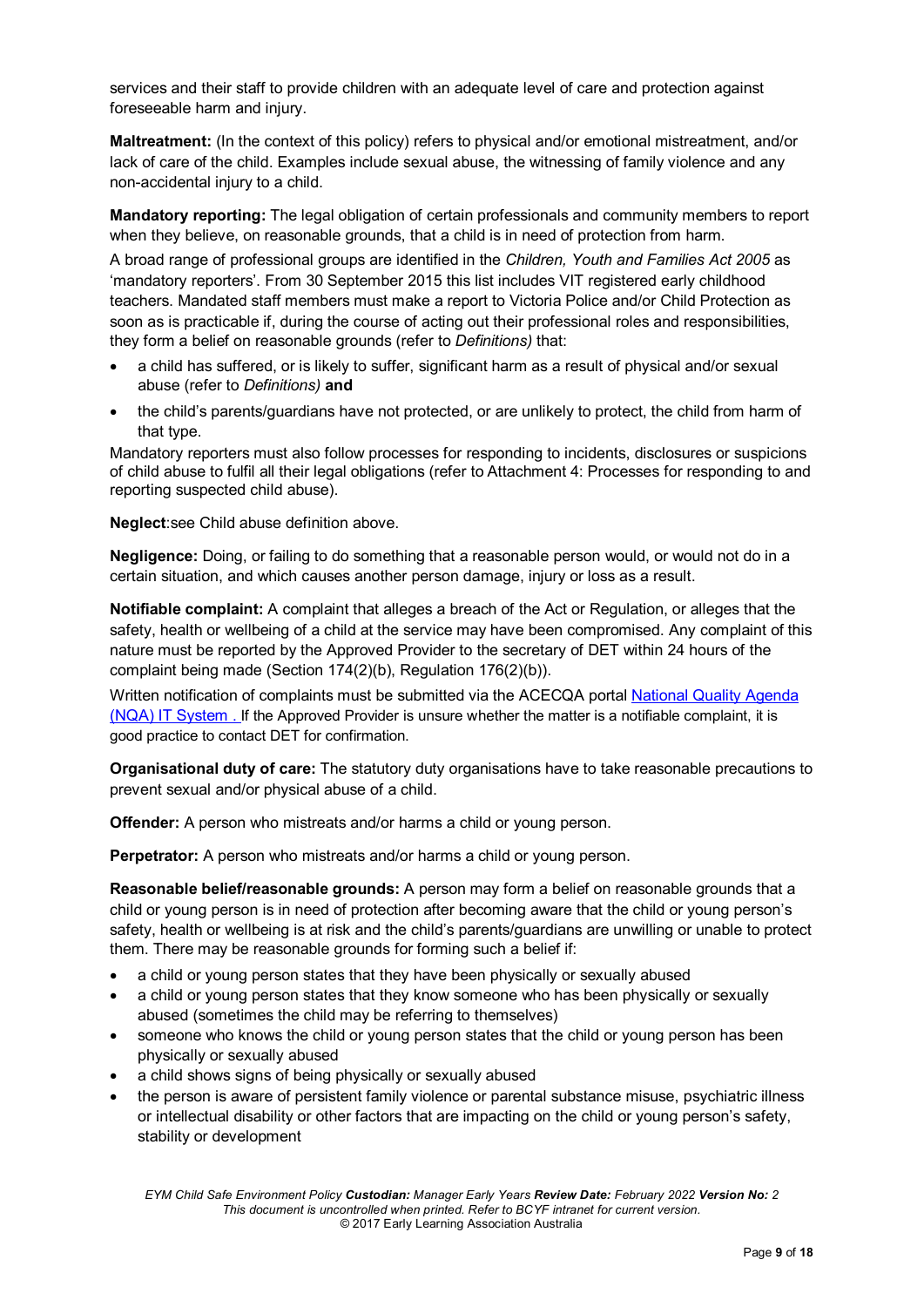- the person observes signs or indicators of abuse, including non-accidental or unexplained injury, persistent neglect, poor care or lack of appropriate supervision
- a child's/young person's actions or behaviour may place them at risk of significant harm and the parents/guardians are unwilling or unable to protect the child.

**Reportable allegation:** any allegation that an employee, volunteer or student has committed child abuse (refer to *Definitions*)

**Serious incident:** A serious incident (regulation 12) is defined as any of the following:

- the death of a child while being educated and cared for at the service or following an incident at the service
- any incident involving serious injury or trauma while the child is being educated and cared for, which
	- a reasonable person would consider required urgent medical attention from a registered medical practitioner; or
	- the child attended or ought reasonably to have attended a hospital e.g. a broken limb\*
- any incident involving serious illness of a child while that child is being educated and cared for by a service for which the child attended, or ought reasonably to have attended, a hospital e.g. severe asthma attack, seizure or anaphylaxis\*.
- \*NOTE: In some cases (for example rural and remote locations) a General Practitioner conducts consultation from the hospital site. Only treatment related to serious injury or illness or trauma are required to be notified, not other health matters.
- any emergency for which emergency services attended. NOTE: This means an incident, situation or event where there is an imminent or severe risk to the health, safety or wellbeing of a person/s at an education and care service. It does not mean an incident where emergency services attended as a precaution.
- a child appears to be missing or cannot be accounted for at the service
- a child appears to have been taken or removed from the service in a manner that contravenes the National Regulations
- a child was mistakenly locked in or out of the service premises or any part of the premises.

Examples of serious incidents include amputation (e.g. removal of fingers), anaphylactic reaction requiring hospitalisation, asthma requiring hospitalisation, broken bone/fractures, bronchiolitis, burns, diarrhoea requiring hospitalisation, epileptic seizures, head injuries, measles, meningococcal infection, sexual assault, witnessing violence or a frightening event.

If the approved provider is not aware that the incident was serious until sometime after the incident, they must notify the regulatory authority within 24 hours of becoming aware that the incident was serious.

Notifications of serious incidents should be made through the NQA IT System portal [\(www.acecqa.gov.au\)](http://www.acecqa.gov.au/). If this is not practicable, the notification can be made initially in whatever way is best in the circumstances.

**Volunteer:** Parent/guardian, family member or community member who attends the service to assist the service in some capacity.

**Young person:** In Victoria, under the *Children, Youth and Families Act 2005*, a child or young person is a person under 18 years of age.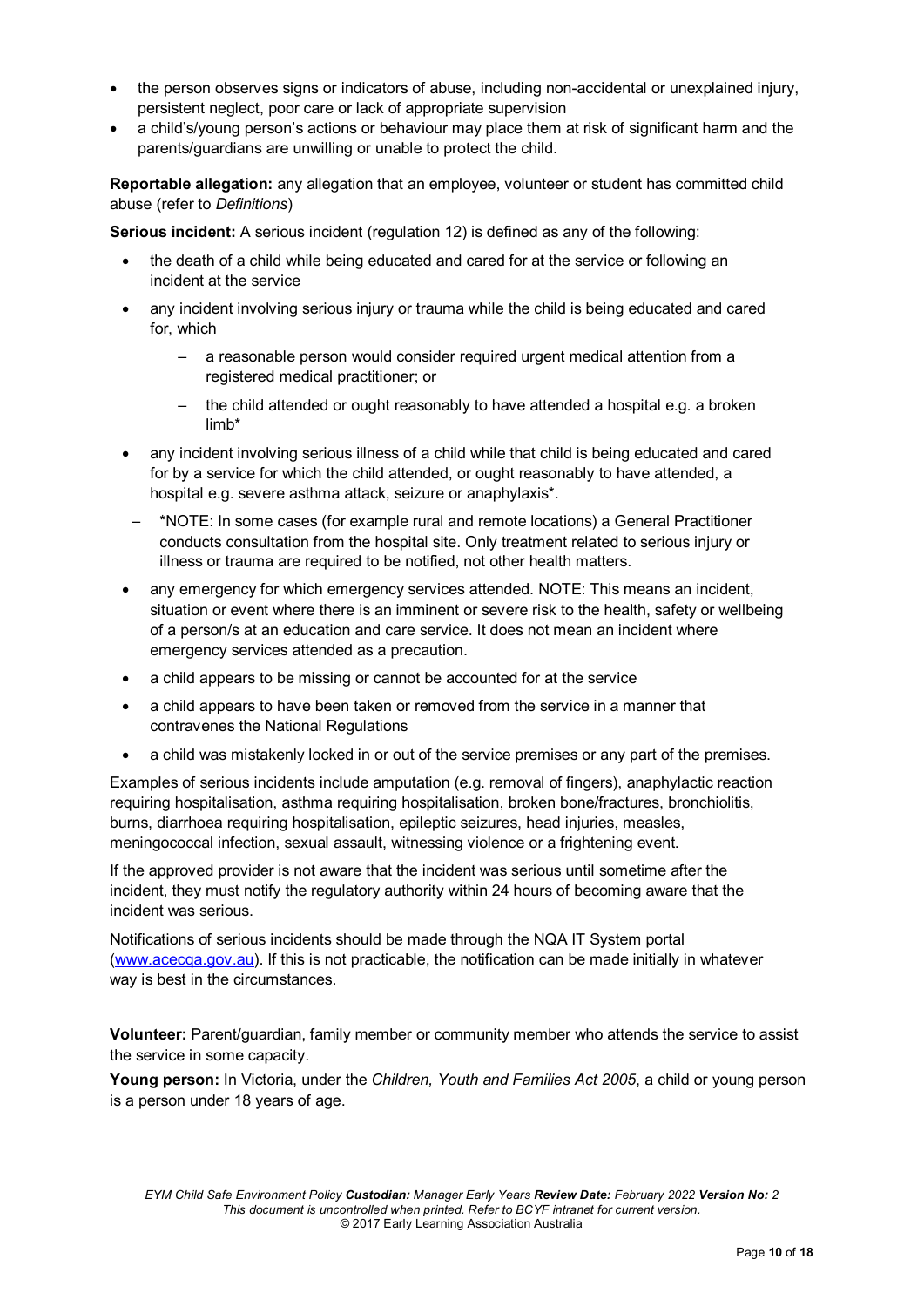# **SOURCES AND RELATED POLICIES**

# **Sources**

Australian Human Rights Commission: https://www.humanrights.gov.au/ Betrayal of Trust Implementation: [www.justice.vic.gov.au](http://www.justice.vic.gov.au/) Better Health Channel: [www.betterhealth.vic.gov.au/](file://kpv-sbs/data/BD&G/Communications/Publications/Policy%20Works/2018%20Final%20PolicyWorks/www.betterhealth.vic.gov.au/) *Charter of Human Rights and Responsibilities Act 2006* (Vic): [www.legislation.vic.gov.au](file://kpv-sbs/data/BD&G/Communications/Publications/Policy%20Works/2018%20Final%20PolicyWorks/www.legislation.vic.gov.au) *Choose With Care: Child Protection* – an information and training program: [www.childwise.net](http://www.childwise.net/) Commission for Children and Young People (CCYP): [www.ccyp.vic.gov.au](file://kpv-sbs/data/BD&G/Communications/Publications/Policy%20Works/2018%20Final%20PolicyWorks/www.ccyp.vic.gov.au) National Children's Commissioner: [www.humanrights.gov.au](http://www.humanrights.gov.au/) Department of Education and Training's Protect Portal: [www.education.vic.gov.au](http://www.education.vic.gov.au/Pages/default.aspx) Safe Supportive Schools Community Working Group: [www.bullyingnoway.gov.au](file://kpv-sbs/data/BD&G/Communications/Publications/Policy%20Works/2018%20Final%20PolicyWorks/www.bullyingnoway.gov.au) Service Agreement Information Kit for Funded Organisations: [www.fac.dhhs.vic.gov.au](http://www.fac.dhhs.vic.gov.au/) The United Nations Convention on the Rights of the Child: [www.unicef.org](https://www.unicef.org/) Victorian Institute of Teaching: [www.vit.vic.edu.au](http://www.vit.vic.edu.au/)

Working with Children (WWC) Check: www.workingwithchildren.vic.gov.au

### **Service policies**

*Acceptance and Refusal of Authorisations Policy Code of Conduct Policy Complaints and Grievances Policy Delivery and Collection of Children Policy Incident, Injury, Trauma and Illness Policy Inclusion and Equity Policy Interactions with Children Policy Participation of Volunteers and Students Policy Privacy and Confidentiality Policy Staffing Policy Supervision of Children Policy*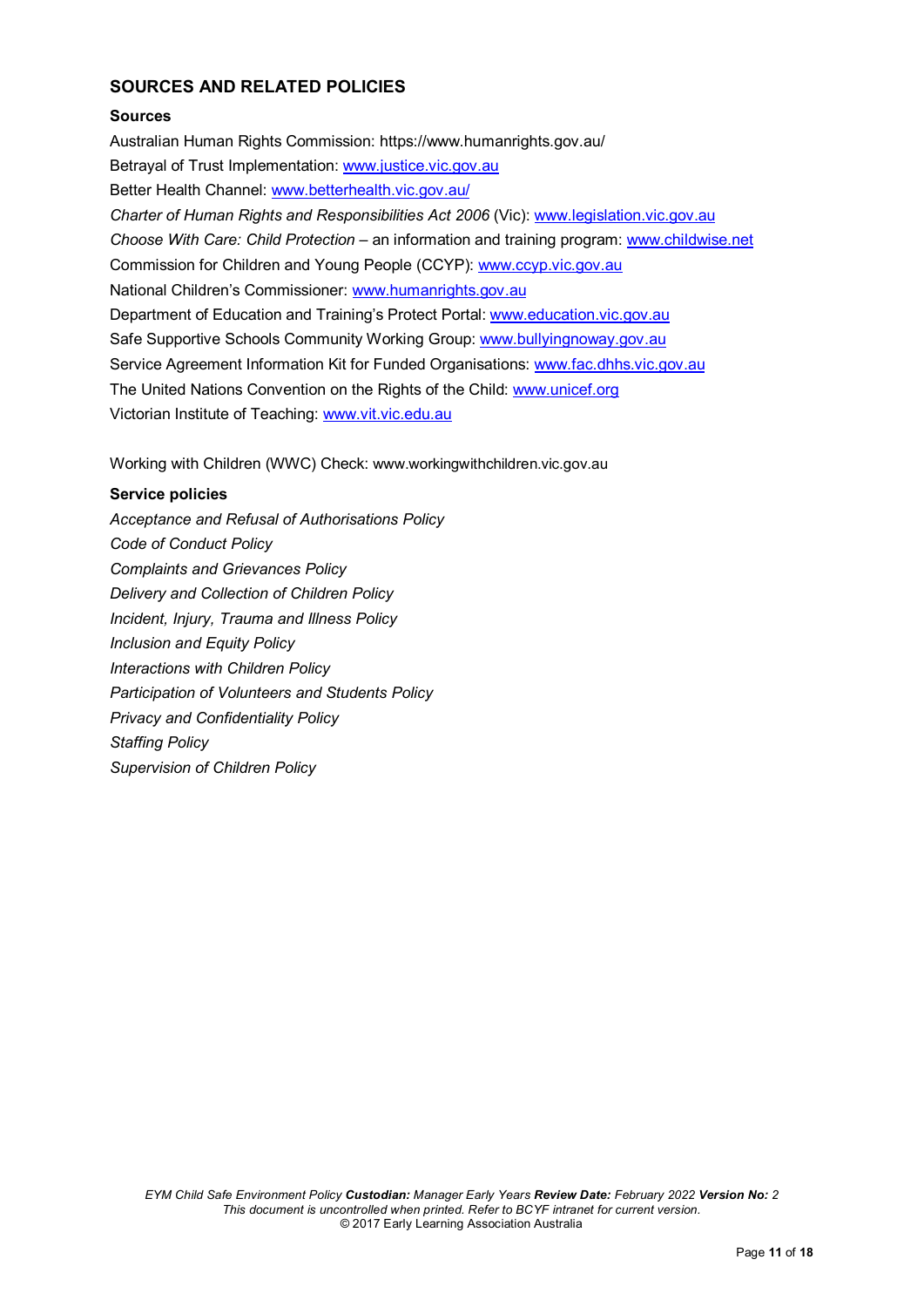# **ATTACHMENT 2 Guidelines for incorporation of child safety into the recruitment and management of staff**

The following guidelines and processes for the incorporation of child safety into the recruitment and management of staff demonstrate Barwon Child, Youth & Family education and care service's commitment to maximising the safety of children and deterring unsuitable and inappropriate persons from attempting to work at our service.

#### **Preparation for recruitment**

- Include a statement of Barwon Child, Youth & Family education and care service's commitment to maintaining a child safe environment in the job description
- Job description clearly outlines responsibilities and accountability
- Job advertisements clearly state our commitment to child safety
- Include requirement for a current Working with Children Check (WWCC) or Victorian Institute of Teaching registration
- The template letter of offer includes a statement about what is expected of the staff member in terms of commitment and responsibilities for child safety.

#### **Selection process**

- At least three people are on the interview panel including, where possible, a gender mix and a person external to the service or someone with human resource/interviewing experience
- Questions are behaviour-based and ask the interviewee to provide examples of their past behaviour in specific situations relevant to the job being applied for
- Questions regarding relationships with children are values-based and include a consideration of issues such as professional boundaries, resilience and motivation, teamwork, accountability and ethics
- Questions are based on key selection criteria
- More detail is asked for when answers seem incomplete
- Confirm identity by sighting (and taking a copy of) a driver's licence or a passport
- Verify qualifications and, where relevant, Working with Children Check or Victorian Institute of Teaching registration
- Thorough reference checks:
	- − at least two referees are contacted (including the current or most recent employer or direct line manager) in person or via telephone
	- − all referees must have observed the applicant working with children first-hand
	- − referees are asked about the candidate's past behaviour including relationships with children, professional boundaries, resilience and motivation, teamwork, accountability and ethics.
- Orientation and induction covers information about values, attitudes, expectations and workplace practices in relation to maintaining a child safe environment
- Information provided to the new staff member on commencing work at the service includes *Child Safe Environment Policy*, *Code of Conduct Policy*, *Complaints and Grievances Policy* and *Staffing Policy*
- Regular meetings are held between staff members and the Approved Provider or the Person with Management or Control
- A mentoring or buddy system for staff members is in place
- Training and education with regard to child safety and child protection is provided for all staff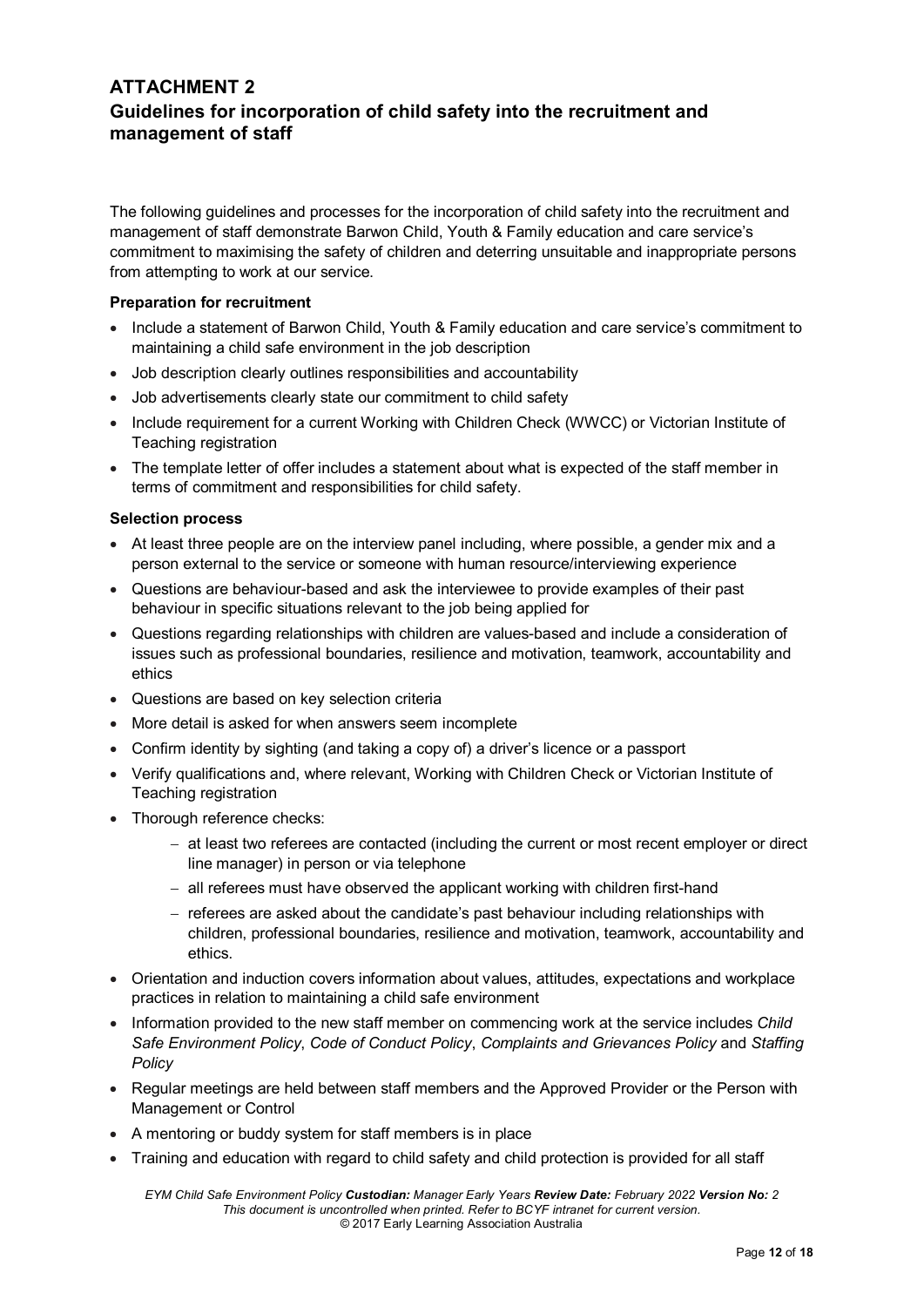• Resources and support are provided for all staff to ensure a child safe environment.

### **Ongoing Management**

- Regular meetings are held between staff and the Approved Provider or Person with Management or Control and child safety is a regular item on the agenda
- Provide supervision to ensure clear expectations about the role, adequate support as well as on-the-job monitoring of their performance
- Performance reviews consider the staff member's contribution to creating a child safe environment
- Regular training and education with regard to child safety, child protection and inclusive practices is provided for all staff
- Resources and support are provided for all staff to ensure a child safe environment
- Have a process to ensure that the registration of all early childhood teachers with Victorian Institute of Training remains current
- Maintain a register of all staff with a WWCC card and regularly check the status of the WWCC cards of all staff to ensure that no one has been given a Negative Notice or had their card revoked or suspended or that it has expired
- Develop processes to deal with a staff member who is given a Negative Notice including ensuring that they do not do any child-related work.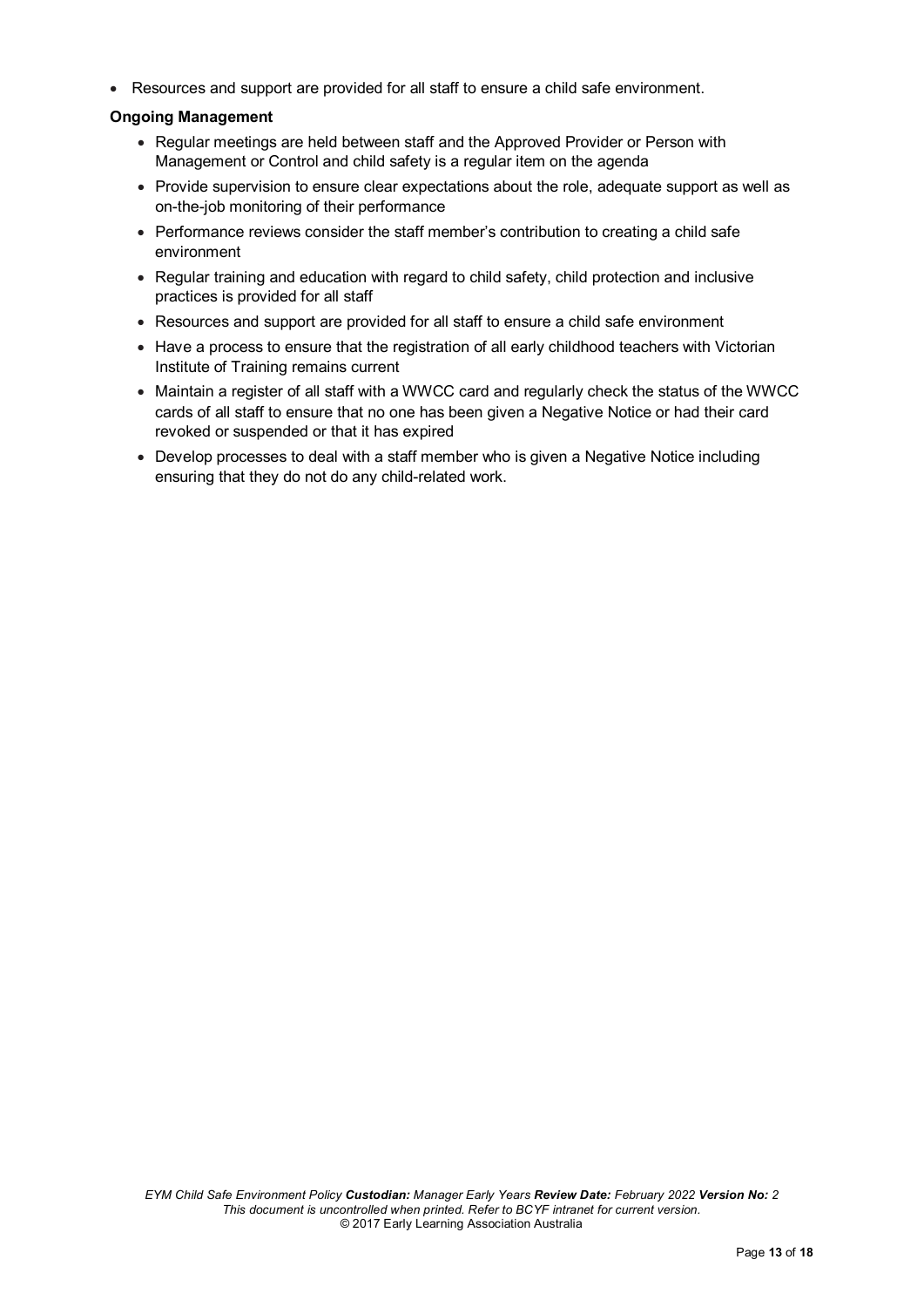# **ATTACHMENT 3 Guidelines for incorporation of child safety into the recruitment and management of contractors, volunteers and students**

The following guidelines and processes for the recruitment and management of contractors (refer to *Definitions*), volunteers (refer to *Definitions*) and students demonstrates Barwon Child, Youth & Family education and care services' commitment to maximising the safety of children and deterring unsuitable and inappropriate persons from attempting to work, volunteer or be on student placement at our service.

- Assess the nature of the work or task being undertaken by contractors, volunteers and students to determine whether a position description is required
- Consider whether a screening or recruitment process is relevant to the role and the risks to children
- Ensure a valid Working With Children Check or an exemption applies for people engaged in 'direct contact' in child-related work, including physical contact, face to face contact, oral, written or electronic communication.
- Inform contractors, volunteers and students of policies relevant to their role as part of their orientation to the service
- Provide supervision to ensure clear expectations about the role and responsibilities
- Do not leave contractors, volunteers or students (or visitors) alone with children
- Have conversations about child safety and wellbeing and how the service maintains and responds to issues of safety with contractors, volunteers and students.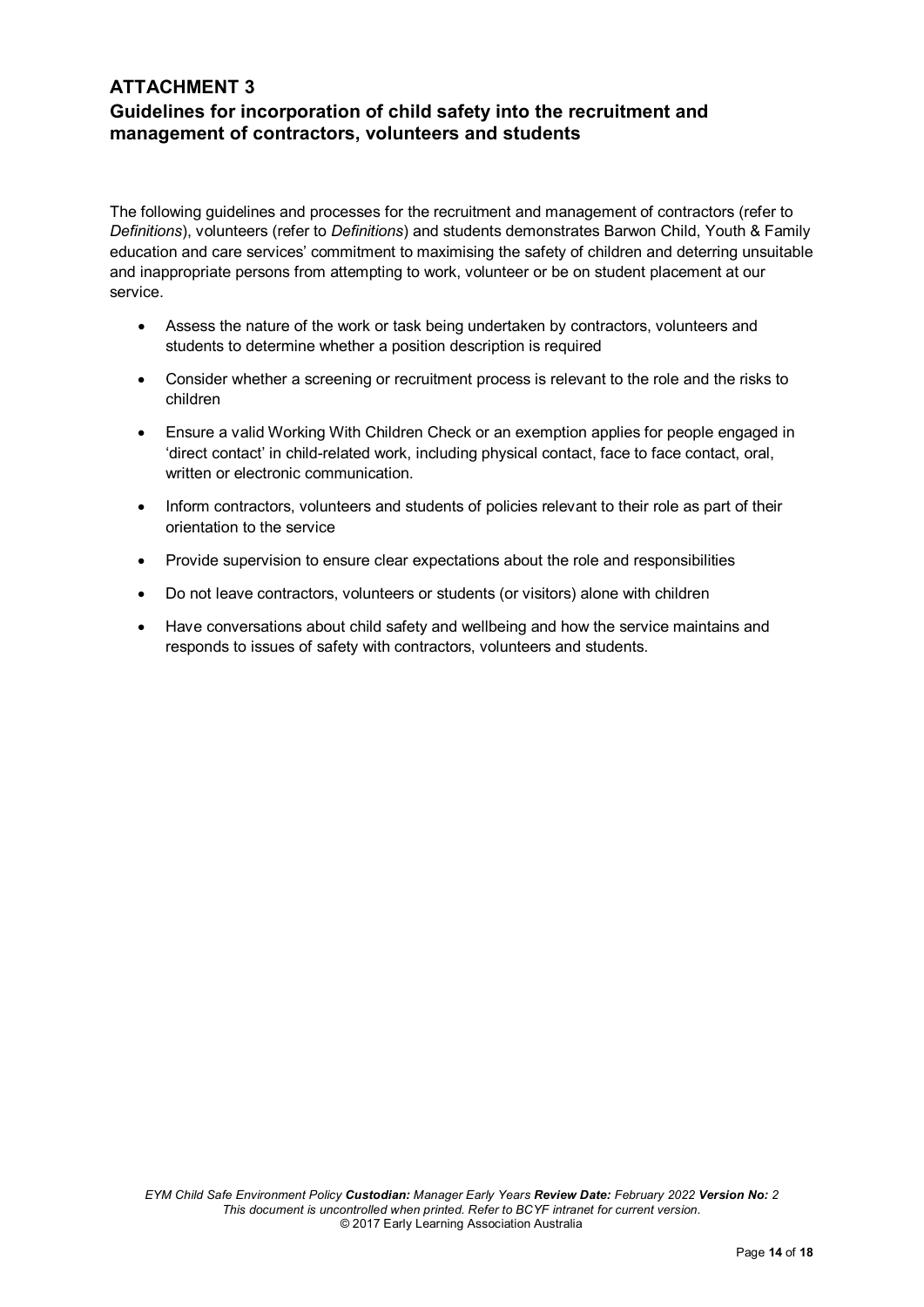# **ATTACHMENT 4 Processes for responding to and reporting suspected child abuse**

# **Overview**

- The Approved Provider or staff **must act** when they form a reasonable belief or have a suspicion that a child has been, or is at risk of being abused.
- Staff **must seek advice** from the Approved Provider or Person with Management or Control or DHHS Child Protection, Child First and/or Victoria Police if they are uncertain about whether they have sufficient grounds to form a reasonable belief.
- If staff hold a reasonable belief that a child has been or is at risk of being abused, regardless of the advice of the Approved Provider or Person with Management or Control, or any other staff member, they must **still** make a report to Child Protection and/or Victoria Police.
- The steps outlined in the Department of Education and Training's flowchart: *Four critical actions for early childhood services: Responding to Incidents, Disclosures and Suspicions of Child Abuse,*  provides a summary of the critical actions which are to be followed: [www.education.vic.gov.au](http://www.education.vic.gov.au/Pages/default.aspx)
- Records are kept about all child safety concerns or complaints. These records contain comprehensive descriptions of incidents/ issues of concern and provide evidence for actions taken, including reports made to statutory authorities or professional bodies and follow-up actions to be completed. The records are stored in accordance with the service's Privacy and Confidentiality Policy.
- Privacy is maintained, and information is only disclosed on a need-to-know basis.
- Permission is not required from parents/guardians of a child to make a report where abuse is suspected.

### **Managing a disclosure**

It is very important to validate a child's disclosure, by listening to the child, taking them seriously and responding and acting on the disclosure by implementing the Barwon Child, Youth & Family education and care service's reporting procedures.

Strategies include:

- Let the child talk about their concerns in their own time and in their own words
- Give them your full attention, the time and a quiet space in which to do this and be a supportive and reassuring listener
- Remain calm and use a neutral non-judgmental tone
- Comfort the child if they are distressed
- Record the child's disclosure using the child's words.
- Tell the child that telling you is the right thing to do and that what has happened is not their fault
- Let them know that you will act on this information and that you will need to let other people know so that they can help the child
- It is the role of DHHS Child Protection and Victoria Police to investigate. DO NOT taking any steps to investigate. Avoid asking investigative or invasive questions which may cause the child to withdraw and may interfere with an investigation. Avoid going over information repeatedly.

### **Reporting to authorities**

- If a child is in immediate danger ensure their safety and call emergency services on 000 for urgent medical and/or police assistance.
- If there is a suspicion of sexual abuse of a child (including grooming) contact Victoria Police.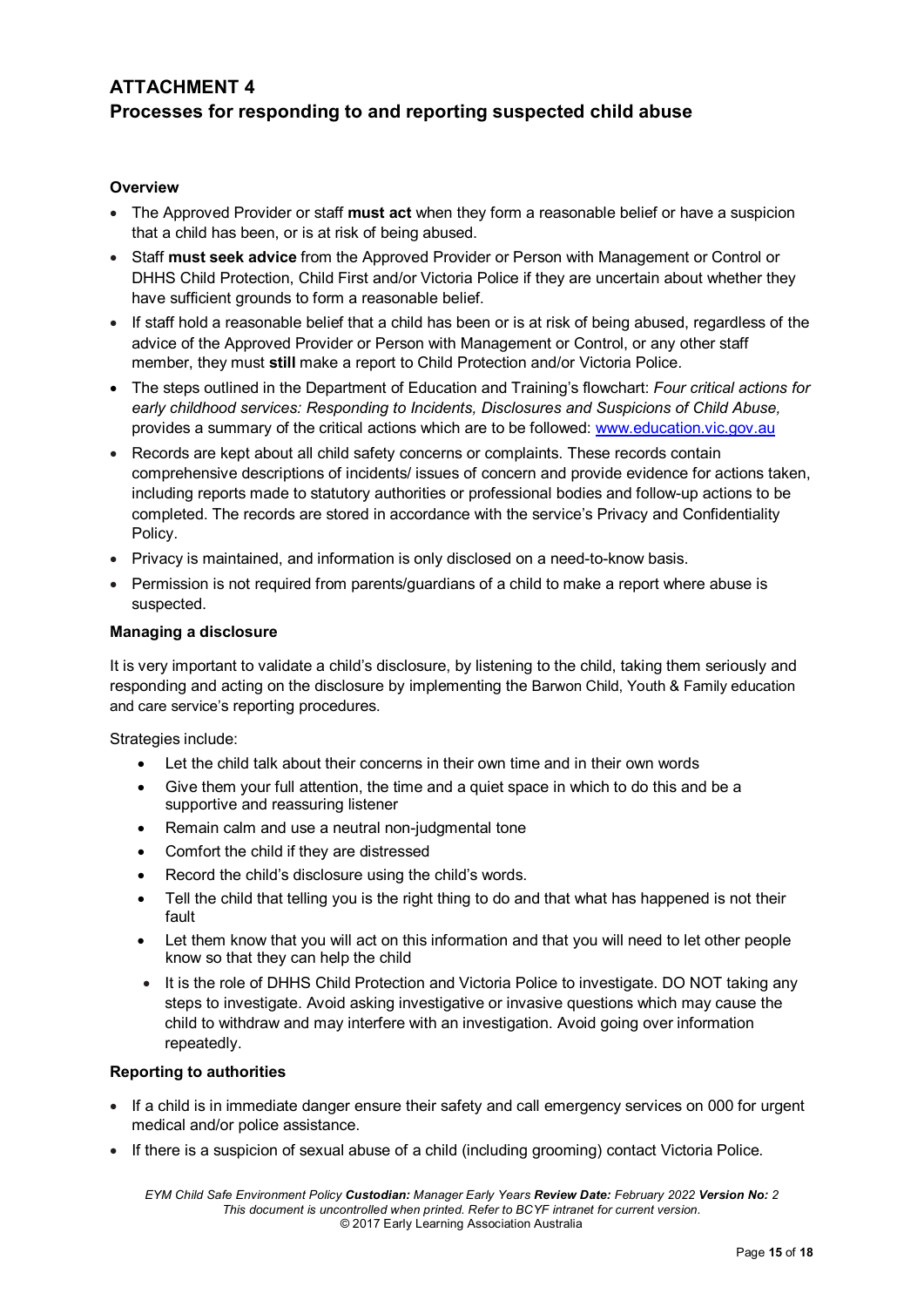- If there is an allegation of abuse by a proprietor, staff member, contractor, volunteer, student or visitor within the service, the matter must be immediately reported directly to Victoria Police.
- To report concerns about the immediate safety of a child within their family or the community, call the nearest DHHS office in your region during business hours or after hours the Child Protection Crisis Line on 13 12 78 (24 hours, 7 days a week and toll free within Victoria). Note: this is an emergency service for weekends and after hours only, and cases reported to the Child Protection Crisis Line will be referred to the relevant DHHS office on the following working day
- Provide the following information:
	- − the child's name, age and address
	- − the reason for believing that the injury or behaviour is the result of abuse or neglect
	- − an assessment of immediate danger to the child/ren (the person making the report may be questioned regarding knowledge of the current location of the alleged abuser/s)
	- − a description of the injury or behaviour observed
	- − the current location of the child
	- − knowledge of other services that support or are involved with the family
	- − any other information about the family
	- − any specific details that will help the child, such as cultural background, need for an interpreter or disability support requirements.
- A notification should be made, even if the notifier does not have all the necessary information.

There are two types of notifications to be made in relation to significant concerns for the safety or wellbeing of a child: a referral to Child FIRST (Family Services) or a report to Child Protection (see below).

- Staff must notify the Approved Provider or Person with Management or Control of all incidents, suspicions and disclosures of child abuse
- The Approved Provider or Person with Management or Control must notify DET (through the NQA IT System portal [\(www.acecqa.gov.au\)](http://www.acecqa.gov.au/)) of any circumstance arising at the service that poses a risk to the health, safety or wellbeing of a child or children attending the service (Regulation 175 (2) (c) including:
	- − occurrences of sexualised play between children
	- − where children are being or may be at risk of being subjected to physical, emotional or sexual abuse including instances where children are observed displaying concerning behaviour that may indicate they are being subject to abuse
- Report to the Commission for Children and Young People in line with the requirements of the Reportable Conduct Scheme (see below).

### **Making a referral to Child FIRST**

A referral to **Child FIRST** should be considered if, after taking into account the available information, the Approved Provider/staff member has significant concerns for a child's wellbeing and the child is not in immediate need of protection. This may include circumstances when there are:

- significant parenting problems that may be affecting the child's development
- family conflict, including family breakdown
- families under pressure, due to a family member's physical or mental illness, substance misuse, disability or bereavement
- young, isolated and/or unsupported families
- families experiencing significant social or economic disadvantage that may adversely impact on a child's care or development.

Child FIRST provides a consolidated intake service to Family Services within sub-regional catchments. Child FIRST ensures that vulnerable children, young people and their families are linked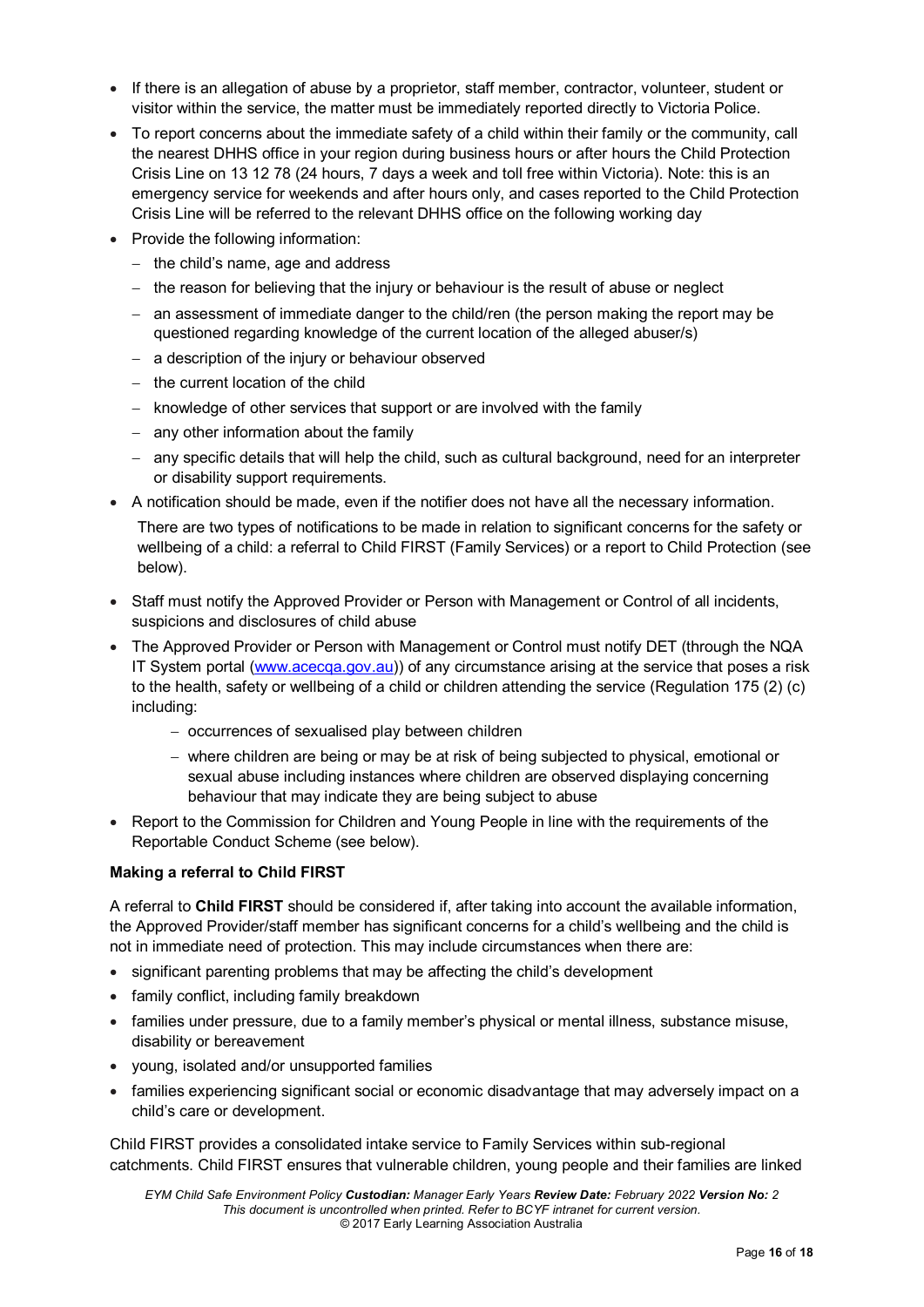effectively into relevant services, and this may be the best way to connect children, young people and their families with the services they need.

# **Making a report to Child Protection**

A report to **Child Protection** should be made if, after taking into account the available information, the staff member forms a view that the child **is** in need of protection because:

- the harm or risk of harm has a serious impact on the child's immediate safety, stability and/or development
- the harm or risk of harm is persistent and entrenched, and is likely to have a serious impact on the child's safety, stability and/or development
- the child's parents/guardians are unwilling or unable to protect the child or young person from harm.

Upon receipt of a credible report, Child Protection will seek further information, often from professionals who may already be involved with the child or family, to determine whether further action is required. In determining what steps to take, Child Protection will also consider any concerns previously reported with regard to the child or young person. In most circumstances, Child Protection will inform the notifier of the outcome of investigations.

When reporting concerns of child abuse and/or neglect, it is important to remember that:

- a failure to notify the Department of Health and Human Services is an offence under section 182 of the *Children, Youth and Families Act 2005*
- Child Protection must be notified as soon as practicable
- it is not necessary to prove that abuse has taken place, only to provide reasonable grounds (refer to Definitions) for the belief
- permission from parents/guardians or caregivers is **not required** to make a notification, nor do they need to be informed that a notification is being or has been made
- if a notification is made in good faith, the notifier cannot be held legally liable for any consequences, regardless of the outcome of the notification
- the identity of the notifier will remain confidential unless the notifier chooses to inform the child and/or family, or if the notifier consents in writing to the disclosure of their identity, or if the court decides that this information must be disclosed
- the notifier may have an ongoing role, including:
	- − acting as a support person in interviews with the child or young person
	- − attending a case conference
	- − participating in case-planning meetings
	- − continuing to monitor the child's behaviour and their interactions with others
	- − observing/monitoring the conditions of a protective court order that may relate to access or contact with a parent/guardian and following Barwon Child, Youth & Family education and care services's procedures where the conditions are breached
	- − liaising with other professionals and child protection officers in relation to a child or young person's wellbeing
	- − providing written reports for case-planning meetings or court proceedings in relation to the child's wellbeing or progress.

# **Contacting Parents/Carers**

Parents/guardians should only be advised that a notification has been made after discussion with DHHS Child Protection or Victoria Police to determine what information can be shared.